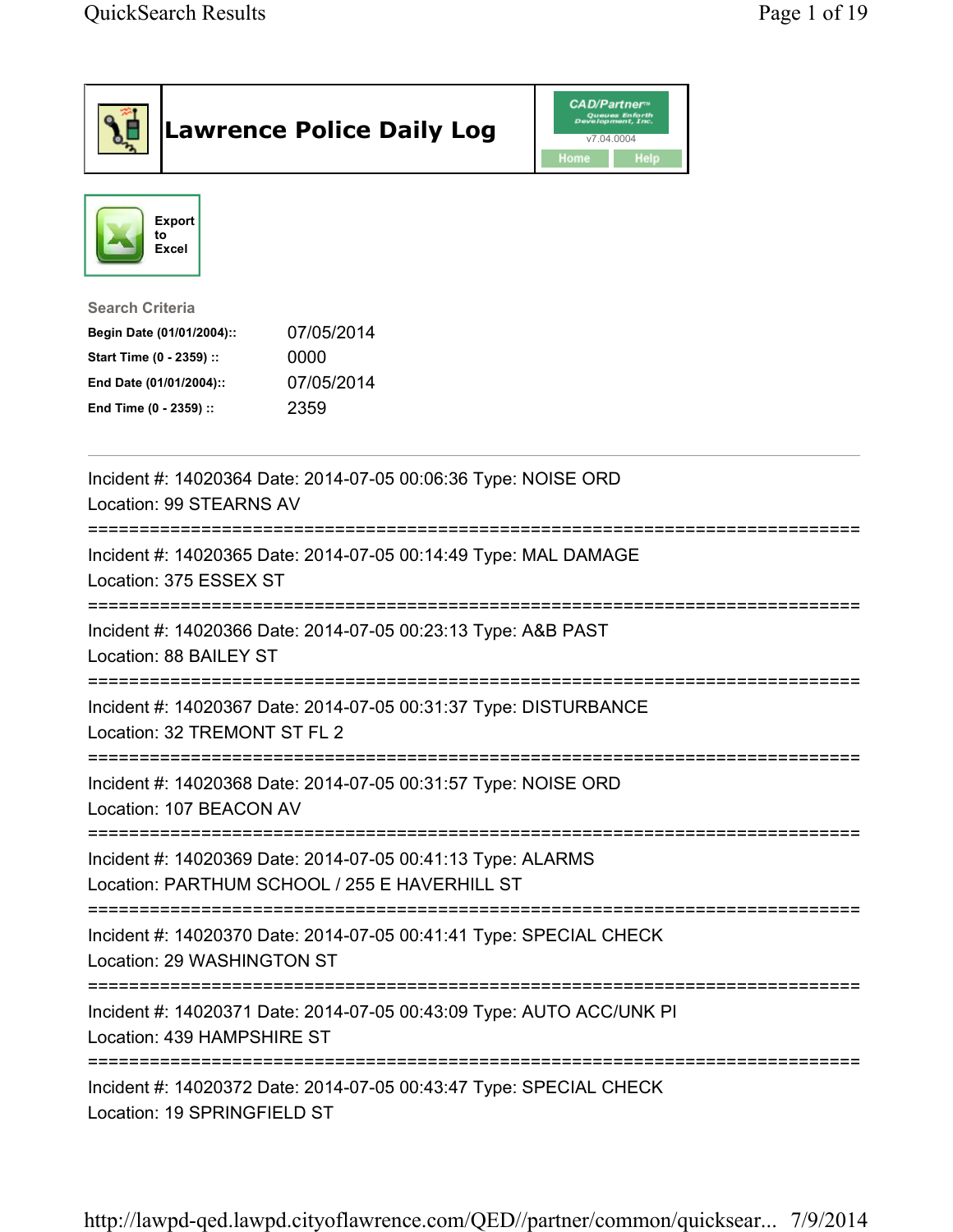| Incident #: 14020373 Date: 2014-07-05 00:54:04 Type: NOISE ORD<br>Location: 22 SPRUCE ST                                                |
|-----------------------------------------------------------------------------------------------------------------------------------------|
| Incident #: 14020374 Date: 2014-07-05 01:04:19 Type: DISORDERLY<br>Location: 323 HOWARD ST #11<br>===================================== |
| Incident #: 14020375 Date: 2014-07-05 01:04:53 Type: DOMESTIC/PROG<br>Location: 24 FARLEY ST #2<br>================================     |
| Incident #: 14020376 Date: 2014-07-05 01:08:01 Type: TOW OF M/V<br>Location: 119 THOREAU WAY                                            |
| Incident #: 14020377 Date: 2014-07-05 01:16:35 Type: B&E/DWELL/AT<br>Location: 40 LAWRENCE ST                                           |
| Incident #: 14020378 Date: 2014-07-05 01:18:36 Type: A&B PAST<br>Location: 7 ELEVEN / 100 LOWELL ST<br>========                         |
| Incident #: 14020379 Date: 2014-07-05 01:21:44 Type: FIRE WORKS<br>Location: 192 BRUCE ST                                               |
| Incident #: 14020380 Date: 2014-07-05 01:27:42 Type: CRUISER ACCID<br>Location: AMESBURY ST & HAVERHILL ST                              |
| Incident #: 14020381 Date: 2014-07-05 01:29:00 Type: SPECIAL CHECK<br>Location: 19 SPRINGFIELD ST                                       |
| Incident #: 14020382 Date: 2014-07-05 01:29:41 Type: SPECIAL CHECK<br>Location: 29 WASHINGTON ST                                        |
| Incident #: 14020383 Date: 2014-07-05 01:54:27 Type: NOISE ORD<br>Location: 69 BERKELEY ST FL 2                                         |
| Incident #: 14020384 Date: 2014-07-05 01:59:39 Type: MAL DAMAGE<br>Location: 8 AVON ST                                                  |
| Incident #: 14020385 Date: 2014-07-05 02:03:04 Type: SHOTS FIRED<br>Location: 8 INMAN ST #1                                             |
| Incident #: 14020386 Date: 2014-07-05 02:04:39 Type: AUTO ACC/PI<br>Lootion: EEDDV CT 0 MADCTONI CT                                     |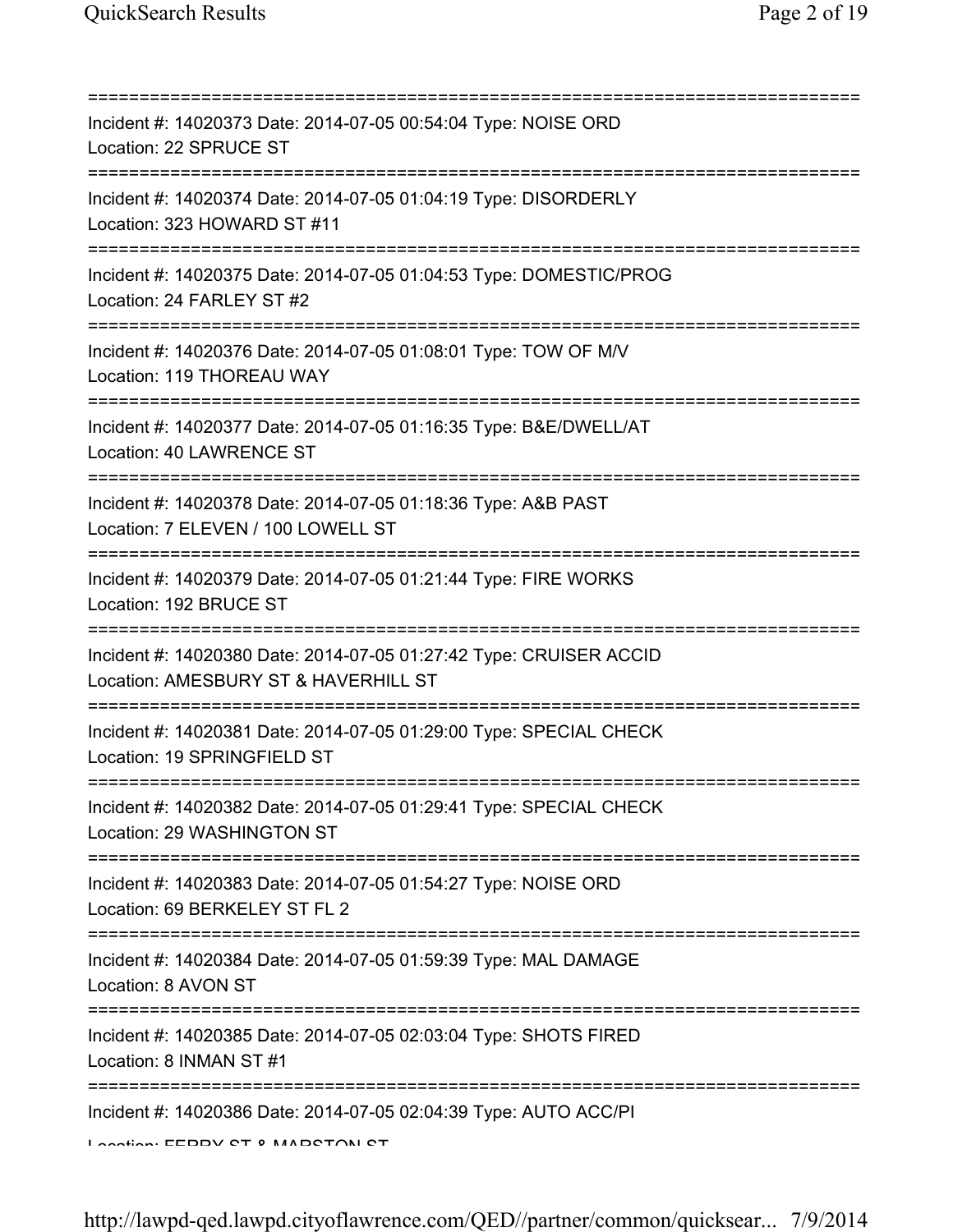| Incident #: 14020387 Date: 2014-07-05 02:16:04 Type: TOW OF M/V<br>Location: 119 THOREAU WAY<br>=========================== |
|-----------------------------------------------------------------------------------------------------------------------------|
| Incident #: 14020388 Date: 2014-07-05 02:29:22 Type: NOISE ORD<br>Location: 148 FARNHAM ST                                  |
| Incident #: 14020389 Date: 2014-07-05 02:34:42 Type: AUTO ACC/UNK PI<br>Location: AMESBURY ST & HAVERHILL ST                |
| Incident #: 14020390 Date: 2014-07-05 02:39:30 Type: EXTRA SURVEIL<br>Location: WASHINGTON ST                               |
| Incident #: 14020391 Date: 2014-07-05 02:55:22 Type: EXTRA SURVEIL<br>Location: 20-31 SPRINGFIELD ST                        |
| Incident #: 14020392 Date: 2014-07-05 02:59:59 Type: DOMESTIC/PAST<br>Location: 165 S UNION ST FL 2                         |
| Incident #: 14020393 Date: 2014-07-05 03:22:30 Type: EXTRA SURVEIL<br>Location: 20-31 SPRINGFIELD ST                        |
| Incident #: 14020394 Date: 2014-07-05 03:26:57 Type: M/V STOP<br>Location: MERRIMACK ST & PARKER ST                         |
| Incident #: 14020395 Date: 2014-07-05 03:27:39 Type: DOMESTIC/PROG<br>Location: 6 AVON ST #3                                |
| Incident #: 14020397 Date: 2014-07-05 03:46:38 Type: HIT & RUN M/V<br><b>Location: HAVERHILL ST</b>                         |
| Incident #: 14020396 Date: 2014-07-05 03:48:06 Type: UNWANTEDGUEST<br>Location: 2 FORDHAM RD                                |
| Incident #: 14020398 Date: 2014-07-05 04:05:10 Type: DISORDERLY<br>Location: 90 LOWELL ST                                   |
| Incident #: 14020399 Date: 2014-07-05 04:06:34 Type: DISTURBANCE<br>Location: 90 LOWELL ST                                  |
| Incident #: 14020400 Date: 2014-07-05 04:11:05 Type: EXTRA SURVEIL                                                          |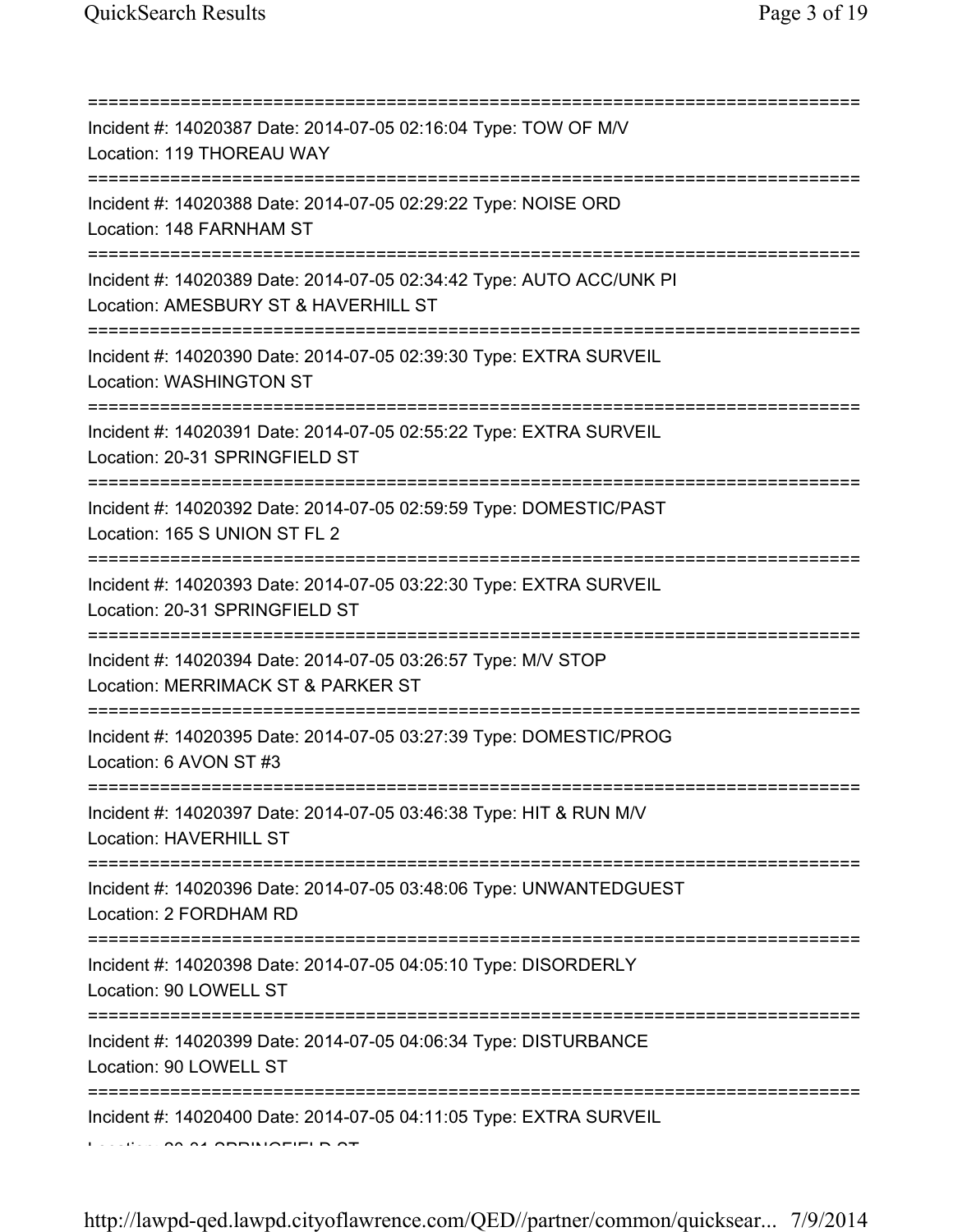=========================================================================== Incident #: 14020401 Date: 2014-07-05 04:17:36 Type: DOMESTIC/PAST Location: 6 SAUNDERS ST =========================================================================== Incident #: 14020402 Date: 2014-07-05 04:27:30 Type: AUTO ACC/PED Location: HAMPSHIRE ST & TREMONT ST =========================================================================== Incident #: 14020403 Date: 2014-07-05 04:31:18 Type: SHOTS FIRED Location: 20 CONGRESS ST =========================================================================== Incident #: 14020404 Date: 2014-07-05 04:41:30 Type: SPECIAL CHECK Location: WASHINGTON ST =========================================================================== Incident #: 14020405 Date: 2014-07-05 06:06:55 Type: ALARM/BURG Location: 150 WINTHROP AV =========================================================================== Incident #: 14020406 Date: 2014-07-05 06:09:03 Type: EXTRA SURVEIL Location: WASHINGTON ST =========================================================================== Incident #: 14020407 Date: 2014-07-05 06:21:51 Type: EXTRA SURVEIL Location: 20-31 SPRINGFIELD ST =========================================================================== Incident #: 14020409 Date: 2014-07-05 06:48:30 Type: ALARMS Location: 1 COMMONWEALTH DR =========================================================================== Incident #: 14020408 Date: 2014-07-05 06:50:30 Type: UNWANTEDGUEST Location: HESS / 500 S UNION ST =========================================================================== Incident #: 14020410 Date: 2014-07-05 07:15:13 Type: KEEP PEACE Location: 6 INMAN ST #11 =========================================================================== Incident #: 14020411 Date: 2014-07-05 07:20:04 Type: EXTRA SURVEIL Location: 20-31 SPRINGFIELD ST =========================================================================== Incident #: 14020412 Date: 2014-07-05 07:22:54 Type: INVESTIGATION Location: 90 LOWELL ST =========================================================================== Incident #: 14020413 Date: 2014-07-05 07:55:23 Type: ALARM/BURG Location: JADE GARDEN / 368 BROADWAY =========================================================================== Incident #: 14020414 Date: 2014-07-05 08:16:17 Type: EXTRA SURVEIL Location: WASHINGTON ST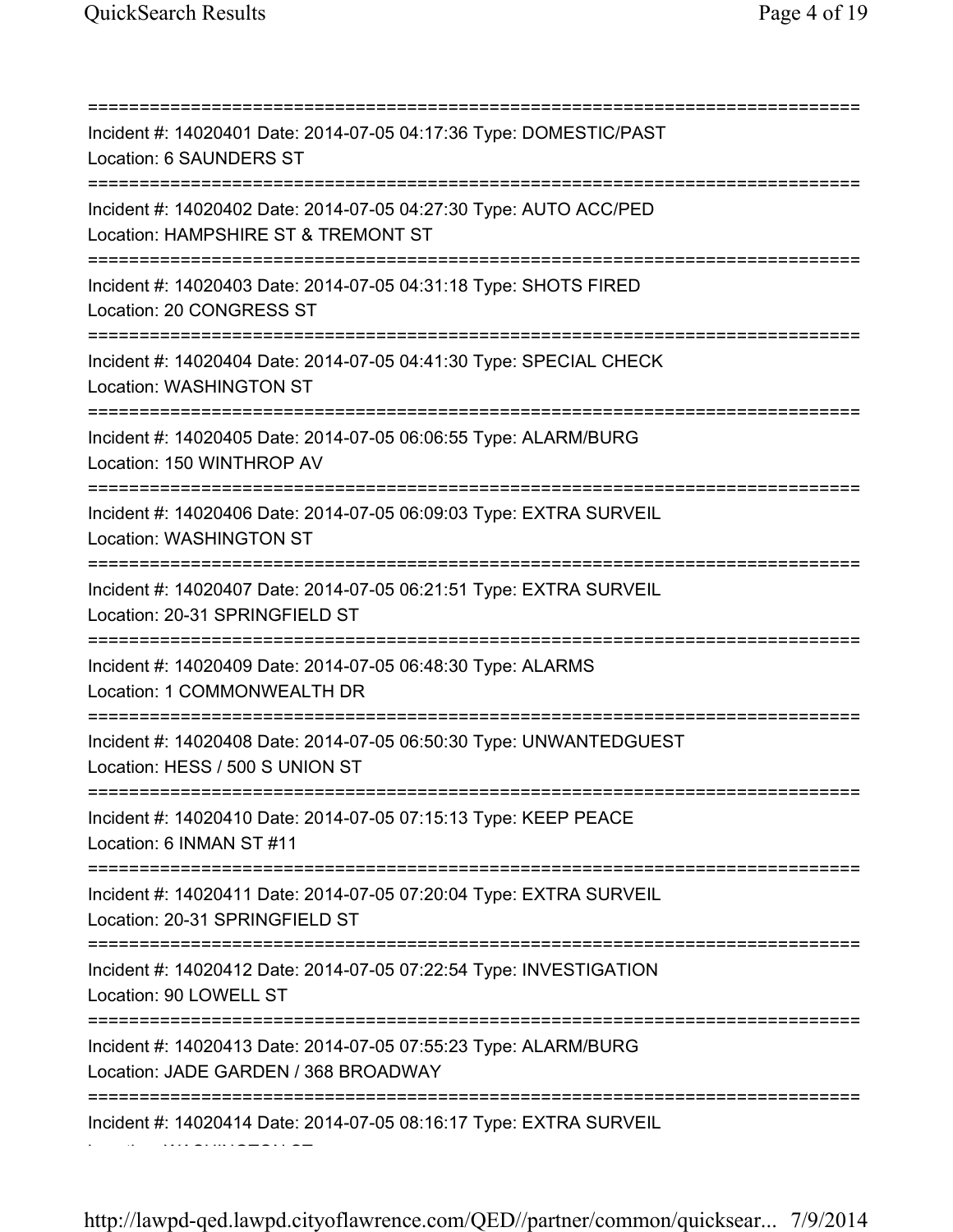=========================================================================== Incident #: 14020415 Date: 2014-07-05 08:17:41 Type: EXTRA SURVEIL Location: 21-30 SPRINGFIELD ST =========================================================================== Incident #: 14020416 Date: 2014-07-05 08:25:52 Type: B&E/PAST Location: 80 SUNRAY ST =========================================================================== Incident #: 14020417 Date: 2014-07-05 08:41:33 Type: DOMESTIC/PAST Location: 120 COLONIAL RD =========================================================================== Incident #: 14020418 Date: 2014-07-05 09:15:30 Type: B&E/PAST Location: 198 BRUCE ST #15 =========================================================================== Incident #: 14020419 Date: 2014-07-05 09:16:52 Type: VANDALISM Location: PERROTTA'S SUPER DRUG / 292 PROSPECT ST =========================================================================== Incident #: 14020420 Date: 2014-07-05 09:30:31 Type: HIT & RUN M/V Location: 50 MELVIN ST =========================================================================== Incident #: 14020421 Date: 2014-07-05 09:33:45 Type: KEEP PEACE Location: 128 HANCOCK ST =========================================================================== Incident #: 14020422 Date: 2014-07-05 09:53:01 Type: SPECIAL CHECK Location: 19 SPRINGFIELD ST =========================================================================== Incident #: 14020423 Date: 2014-07-05 09:56:05 Type: WOMAN DOWN Location: EL PILON / 262 HAMPSHIRE ST =========================================================================== Incident #: 14020424 Date: 2014-07-05 09:58:05 Type: SPECIAL CHECK Location: 29 WASHINGTON ST =========================================================================== Incident #: 14020425 Date: 2014-07-05 10:00:01 Type: ALARM/BURG Location: 25 WARREN ST =========================================================================== Incident #: 14020426 Date: 2014-07-05 10:10:03 Type: WARRANT SERVE Location: FRANKLIN ST & TREMONT ST =========================================================================== Incident #: 14020427 Date: 2014-07-05 10:19:51 Type: INVESTIGATION Location: 90 LOWELL ST =========================================================================== Incident #: 14020428 Date: 2014-07-05 10:33:11 Type: ALARM/BURG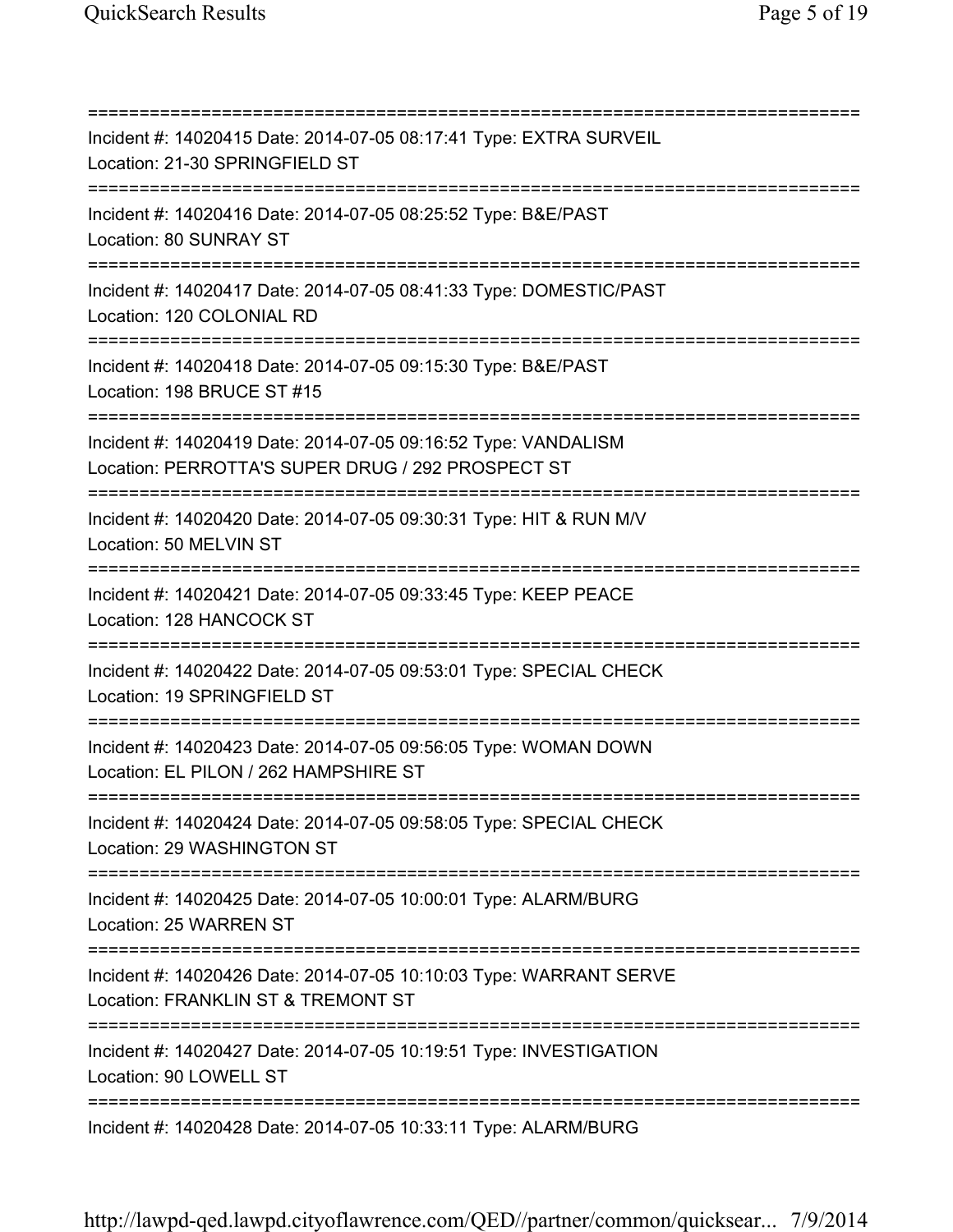=========================================================================== Incident #: 14020429 Date: 2014-07-05 10:44:43 Type: CK WELL BEING Location: 23 SHAWSHEEN RD FL 3 =========================================================================== Incident #: 14020430 Date: 2014-07-05 10:47:02 Type: ASSIST FIRE Location: 68 SARATOGA ST FL 2NDFL =========================================================================== Incident #: 14020431 Date: 2014-07-05 11:04:26 Type: SPECIAL CHECK Location: 29 WASHINGTON ST =========================================================================== Incident #: 14020432 Date: 2014-07-05 11:13:52 Type: HIT & RUN M/V Location: 198 HIGH ST =========================================================================== Incident #: 14020433 Date: 2014-07-05 11:15:55 Type: SUICIDE ATTEMPT Location: 32 LAWRENCE ST #9 =========================================================================== Incident #: 14020434 Date: 2014-07-05 11:17:46 Type: SUS PERS/MV Location: CHICKERING ST & COLONIAL RD =========================================================================== Incident #: 14020435 Date: 2014-07-05 11:26:02 Type: SPECIAL CHECK Location: 29 WASHINGTON ST =========================================================================== Incident #: 14020436 Date: 2014-07-05 11:50:12 Type: FIGHT Location: BROADWAY & MANCHESTER ST =========================================================================== Incident #: 14020437 Date: 2014-07-05 11:55:14 Type: MEDIC SUPPORT Location: 41 BERKELEY ST #24 =========================================================================== Incident #: 14020438 Date: 2014-07-05 11:58:59 Type: MAL DAMAGE Location: 237 PROSPECT ST =========================================================================== Incident #: 14020439 Date: 2014-07-05 12:04:41 Type: ALARM/BURG Location: BEACON BOYS & GIRLS CLUB / 71 DUCKETT AV =========================================================================== Incident #: 14020440 Date: 2014-07-05 12:11:23 Type: HIT & RUN PED Location: TEDESCHI / 208 S BROADWAY =========================================================================== Incident #: 14020441 Date: 2014-07-05 12:30:32 Type: AUTO ACC/NO PI Location: MARSHALLS / 75 WINTHROP AV =========================================================================== Incident #: 14020442 Date: 2014-07-05 12:57:16 Type: ALARM/BURG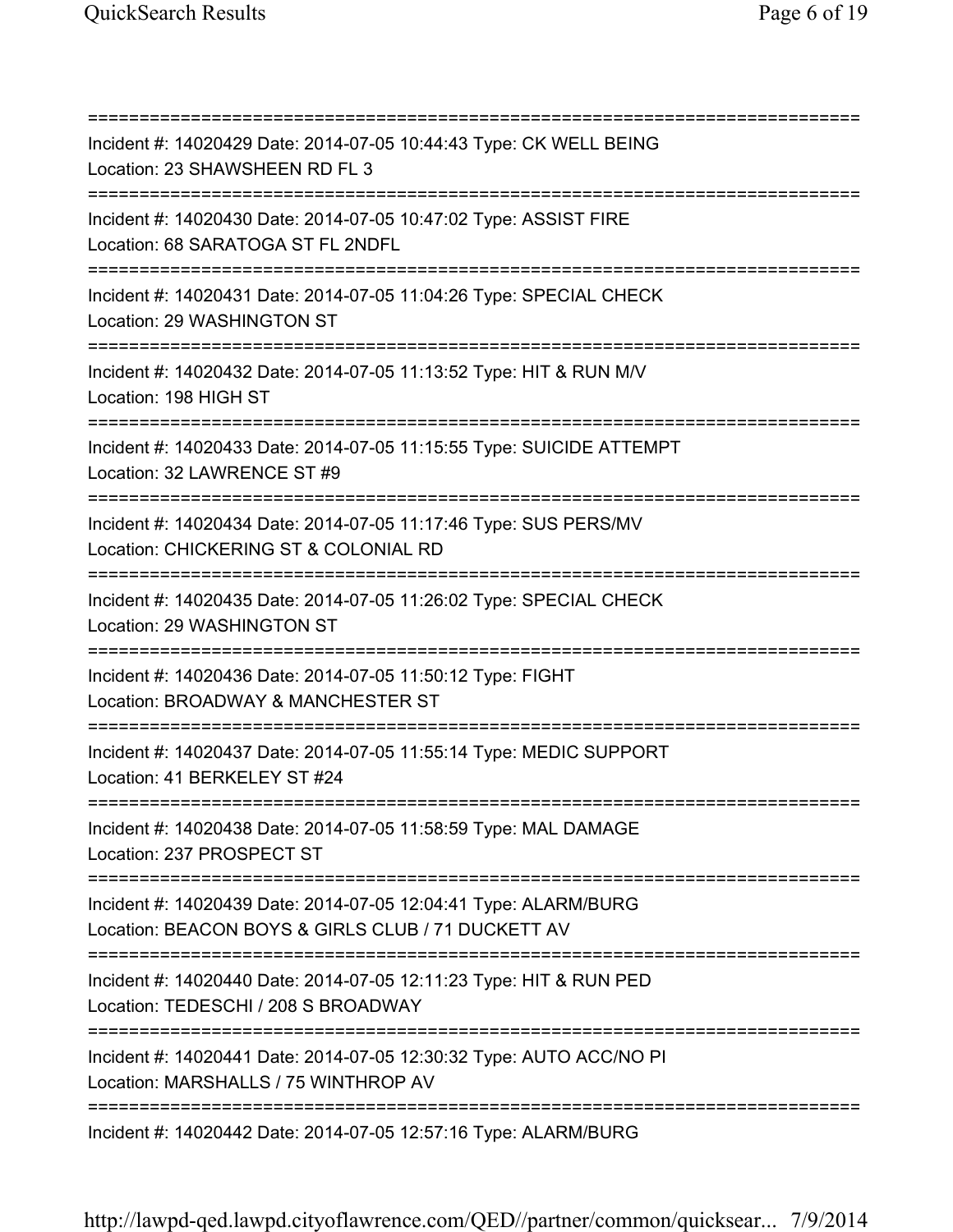Location: 3 SCHOOL ST =========================================================================== Incident #: 14020443 Date: 2014-07-05 13:10:47 Type: M/V STOP Location: 205 BROADWAY =========================================================================== Incident #: 14020444 Date: 2014-07-05 13:20:59 Type: HIT & RUN M/V Location: FERN ST & SARATOGA ST =========================================================================== Incident #: 14020445 Date: 2014-07-05 13:32:11 Type: SPECIAL CHECK Location: 29 WASHINGTON ST =========================================================================== Incident #: 14020446 Date: 2014-07-05 13:39:01 Type: ANIMAL COMPL Location: 56 MELVIN ST =========================================================================== Incident #: 14020447 Date: 2014-07-05 13:55:31 Type: KEEP PEACE Location: 128 HANCOCK ST =========================================================================== Incident #: 14020448 Date: 2014-07-05 13:56:41 Type: ALARM/BURG Location: BERKELEY CLUB / 41 PLEASANT ST =========================================================================== Incident #: 14020449 Date: 2014-07-05 14:14:21 Type: M/V STOP Location: COMMON ST =========================================================================== Incident #: 14020450 Date: 2014-07-05 14:18:15 Type: DRUG OVERDOSE Location: 31 SARGENT ST FL 2 =========================================================================== Incident #: 14020451 Date: 2014-07-05 14:26:37 Type: TENANT PROB Location: 3 EASTON ST FL 2 =========================================================================== Incident #: 14020452 Date: 2014-07-05 14:38:14 Type: MEDIC SUPPORT Location: S UNION ST & SALEM ST =========================================================================== Incident #: 14020453 Date: 2014-07-05 14:41:59 Type: HIT & RUN M/V Location: PARK ST & TRENTON ST =========================================================================== Incident #: 14020454 Date: 2014-07-05 14:48:42 Type: DISTURBANCE Location: 150 WINTHROP AV =========================================================================== Incident #: 14020455 Date: 2014-07-05 14:54:33 Type: ALARM/BURG Location: BUTLER RENTAL / 293 HAMPSHIRE ST =========================================================================== Incident #: 14020456 Date: 2014 07 05 15:08:01 Type: AUTO ACC/NO PI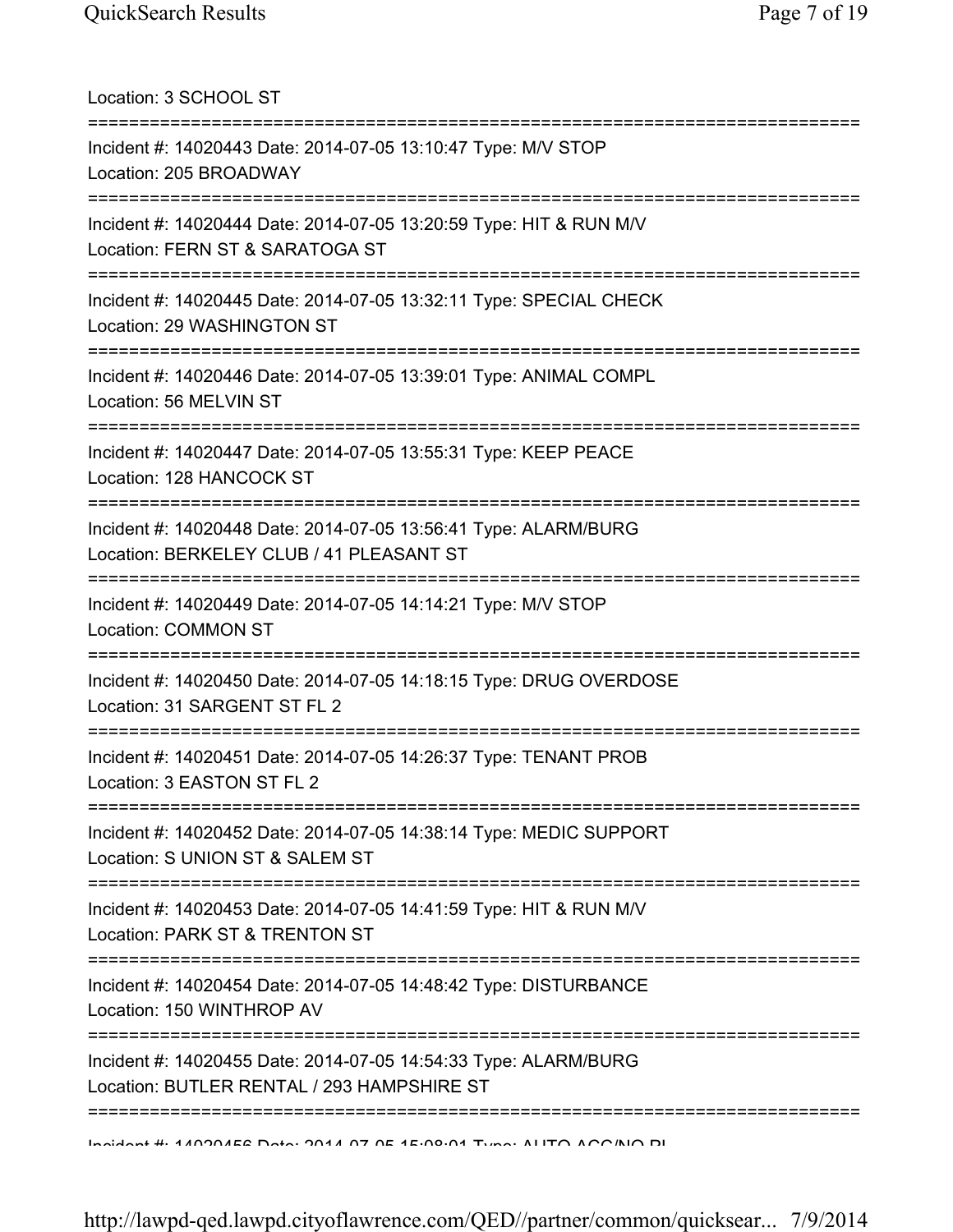| Location: 173 ANDOVER ST<br>;====================================                                                                   |
|-------------------------------------------------------------------------------------------------------------------------------------|
| Incident #: 14020458 Date: 2014-07-05 15:18:15 Type: GENERAL SERV<br>Location: 36 MARBLE AV<br>;=================================== |
| Incident #: 14020457 Date: 2014-07-05 15:18:22 Type: A&B PROG<br>Location: 495 SOUTH & RT 114<br>=========================          |
| Incident #: 14020459 Date: 2014-07-05 15:26:37 Type: INVEST CONT<br>Location: 255 ERVING AV                                         |
| Incident #: 14020460 Date: 2014-07-05 15:28:11 Type: GUN CALL<br>Location: 170 PARK ST                                              |
| Incident #: 14020461 Date: 2014-07-05 15:33:49 Type: SPECIAL CHECK<br>Location: 19 SPRINGFIELD ST                                   |
| Incident #: 14020462 Date: 2014-07-05 15:46:02 Type: SPECIAL CHECK<br>Location: 29 WASHINGTON ST                                    |
| Incident #: 14020463 Date: 2014-07-05 15:55:27 Type: M/V STOP<br>Location: CANAL ST & UNION ST                                      |
| Incident #: 14020464 Date: 2014-07-05 15:55:46 Type: CK WELL BEING<br>Location: 69 MAPLE ST                                         |
| Incident #: 14020465 Date: 2014-07-05 15:59:32 Type: VIO CITY ORD<br>Location: 30 LENOX CIR                                         |
| Incident #: 14020466 Date: 2014-07-05 16:05:19 Type: DISTURBANCE<br>Location: 1 TREMONT ST #2                                       |
| Incident #: 14020467 Date: 2014-07-05 16:42:22 Type: SPECIAL CHECK<br>Location: 19 SPRINGFIELD ST                                   |
| Incident #: 14020468 Date: 2014-07-05 16:43:19 Type: SPECIAL CHECK<br>Location: 29 WASHINGTON ST                                    |
| Incident #: 14020469 Date: 2014-07-05 16:46:10 Type: AUTO ACC/NO PI<br>Location: 108 OXFORD ST                                      |
| ================                                                                                                                    |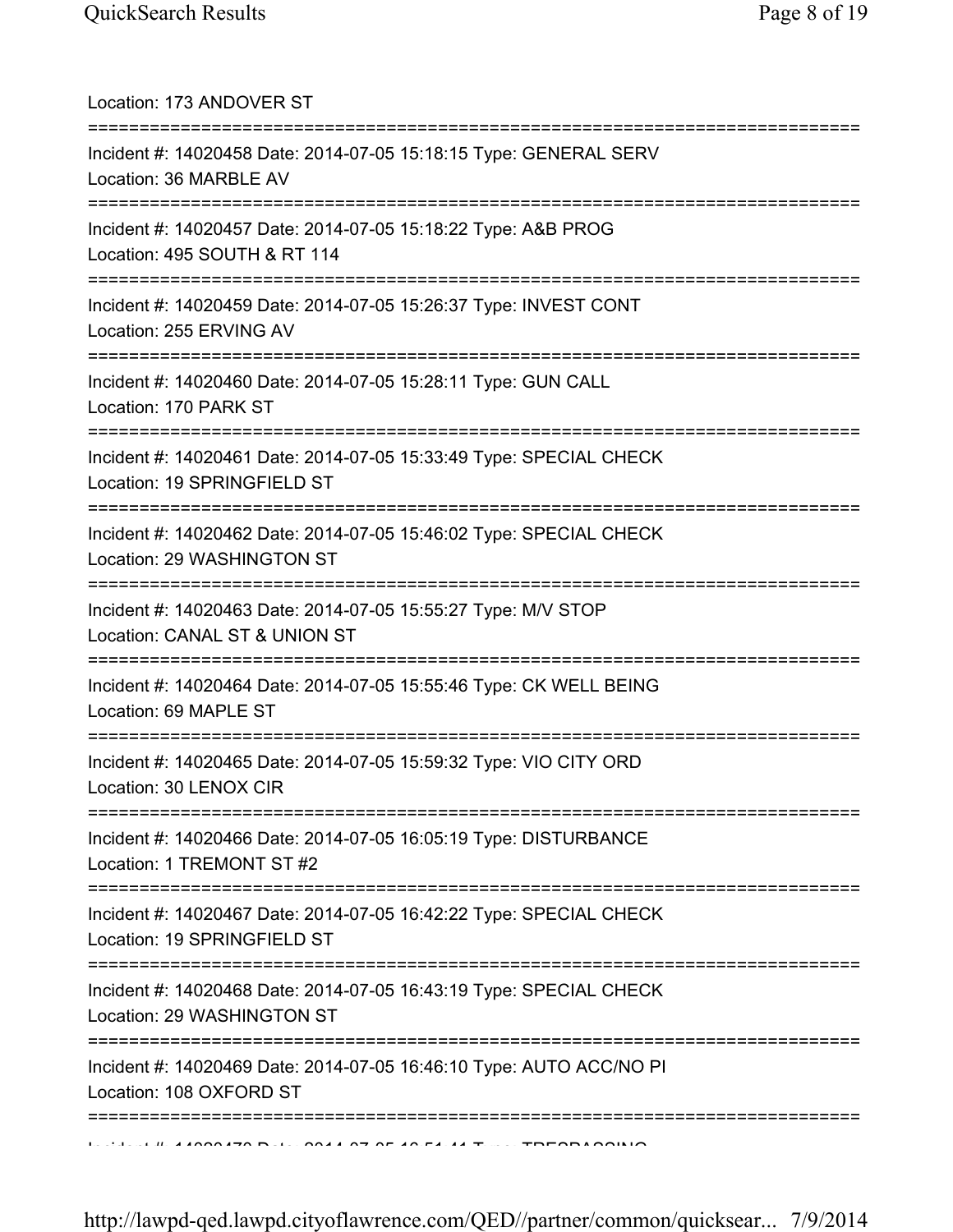| Location: FRANKLIN ST & TREMONT ST<br>========================                                               |
|--------------------------------------------------------------------------------------------------------------|
| Incident #: 14020471 Date: 2014-07-05 16:56:58 Type: LIC PLATE STO<br>Location: 88 CAMBRIDGE ST              |
| Incident #: 14020472 Date: 2014-07-05 16:59:05 Type: ALARM/BURG<br>Location: LORENZO BUILDING / 599 CANAL ST |
| Incident #: 14020473 Date: 2014-07-05 16:59:23 Type: NOISE ORD<br>Location: 469 HAMPSHIRE ST #APT 8          |
| Incident #: 14020474 Date: 2014-07-05 16:59:37 Type: VIO CITY ORD<br>Location: WEST ST                       |
| Incident #: 14020475 Date: 2014-07-05 17:18:43 Type: EXTRA SURVEIL<br>Location: WASHINGTON ST                |
| Incident #: 14020476 Date: 2014-07-05 17:29:42 Type: UNWANTEDGUEST<br>Location: 495 HAMPSHIRE ST FL 2        |
| Incident #: 14020477 Date: 2014-07-05 17:49:24 Type: NOISE ORD<br>Location: 456 LOWELL ST                    |
| Incident #: 14020478 Date: 2014-07-05 17:54:03 Type: LOUD NOISE<br>Location: 450 LOWELL ST                   |
| Incident #: 14020479 Date: 2014-07-05 18:00:30 Type: EXTRA SURVEIL<br>Location: 19 SPRINGFIELD ST            |
| Incident #: 14020480 Date: 2014-07-05 18:03:43 Type: INVEST CONT<br>Location: 90 LOWELL ST                   |
| Incident #: 14020481 Date: 2014-07-05 18:04:12 Type: EXTRA SURVEIL<br>Location: WASHINGTON ST                |
| Incident #: 14020482 Date: 2014-07-05 18:06:44 Type: FIRE WORKS<br><b>Location: ALLEN ST</b>                 |
| Incident #: 14020483 Date: 2014-07-05 18:09:28 Type: NOISE ORD<br>Location: 3 WINTHROP AV                    |
|                                                                                                              |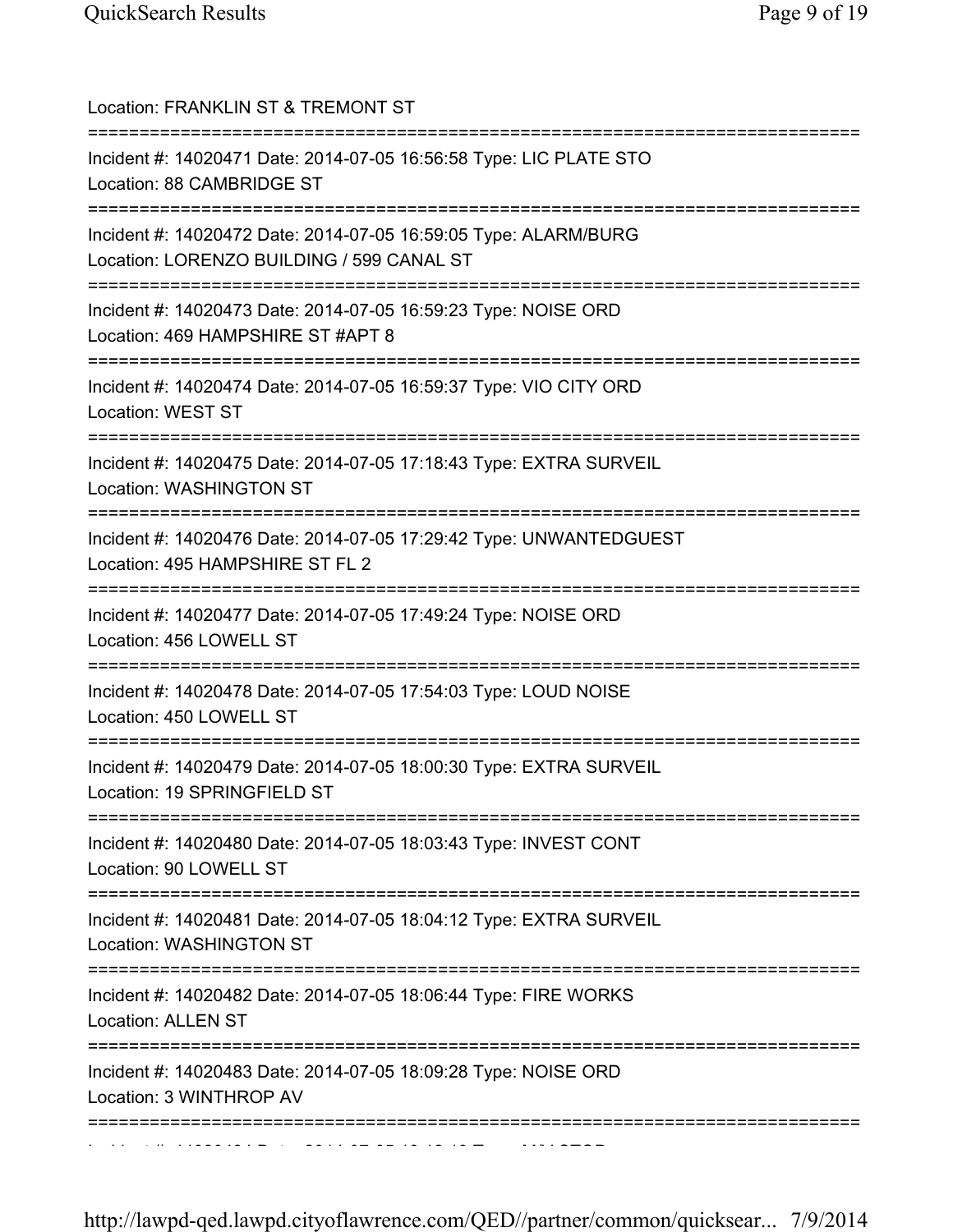| Location: LOWELL & OXFORD                                                                                                       |
|---------------------------------------------------------------------------------------------------------------------------------|
| Incident #: 14020486 Date: 2014-07-05 18:18:37 Type: LOUD NOISE<br>Location: EVERETT ST & SANBORN ST                            |
| Incident #: 14020485 Date: 2014-07-05 18:20:05 Type: ALARM/BURG<br>Location: PITO'S / 265 ESSEX ST                              |
| Incident #: 14020487 Date: 2014-07-05 18:24:16 Type: NOISE ORD<br>Location: 32 AMES ST<br>;===============================      |
| Incident #: 14020488 Date: 2014-07-05 18:30:04 Type: NOISE ORD<br>Location: GILBERT ST & S BROADWAY<br>======================== |
| Incident #: 14020489 Date: 2014-07-05 18:31:20 Type: AUTO ACC/NO PI<br>Location: GENERAL & UNION ST                             |
| Incident #: 14020490 Date: 2014-07-05 18:33:00 Type: HIT & RUN M/V<br>Location: 33 FITZ                                         |
| Incident #: 14020491 Date: 2014-07-05 18:35:42 Type: TOW OF M/V<br>Location: 65 MERRIMACK ST                                    |
| Incident #: 14020492 Date: 2014-07-05 18:36:12 Type: AUTO ACC/PI<br>Location: BROADWAY & WATER ST                               |
| Incident #: 14020493 Date: 2014-07-05 18:39:38 Type: ALARM/BURG<br>Location: BANK OF AMERICA / 67 WINTHROP AV                   |
| Incident #: 14020494 Date: 2014-07-05 18:41:15 Type: NOISE ORD<br>Location: 41 SUMMER                                           |
| Incident #: 14020495 Date: 2014-07-05 19:13:06 Type: EXTRA SURVEIL<br>Location: SPRINGFILED ST                                  |
| Incident #: 14020496 Date: 2014-07-05 19:20:39 Type: B&E/MV/ATTEMP<br>Location: 88 KNOX ST                                      |
| Incident #: 14020497 Date: 2014-07-05 19:22:04 Type: UNWANTEDGUEST<br>Location: JADES GARDEN / 368 BROADWAY                     |
|                                                                                                                                 |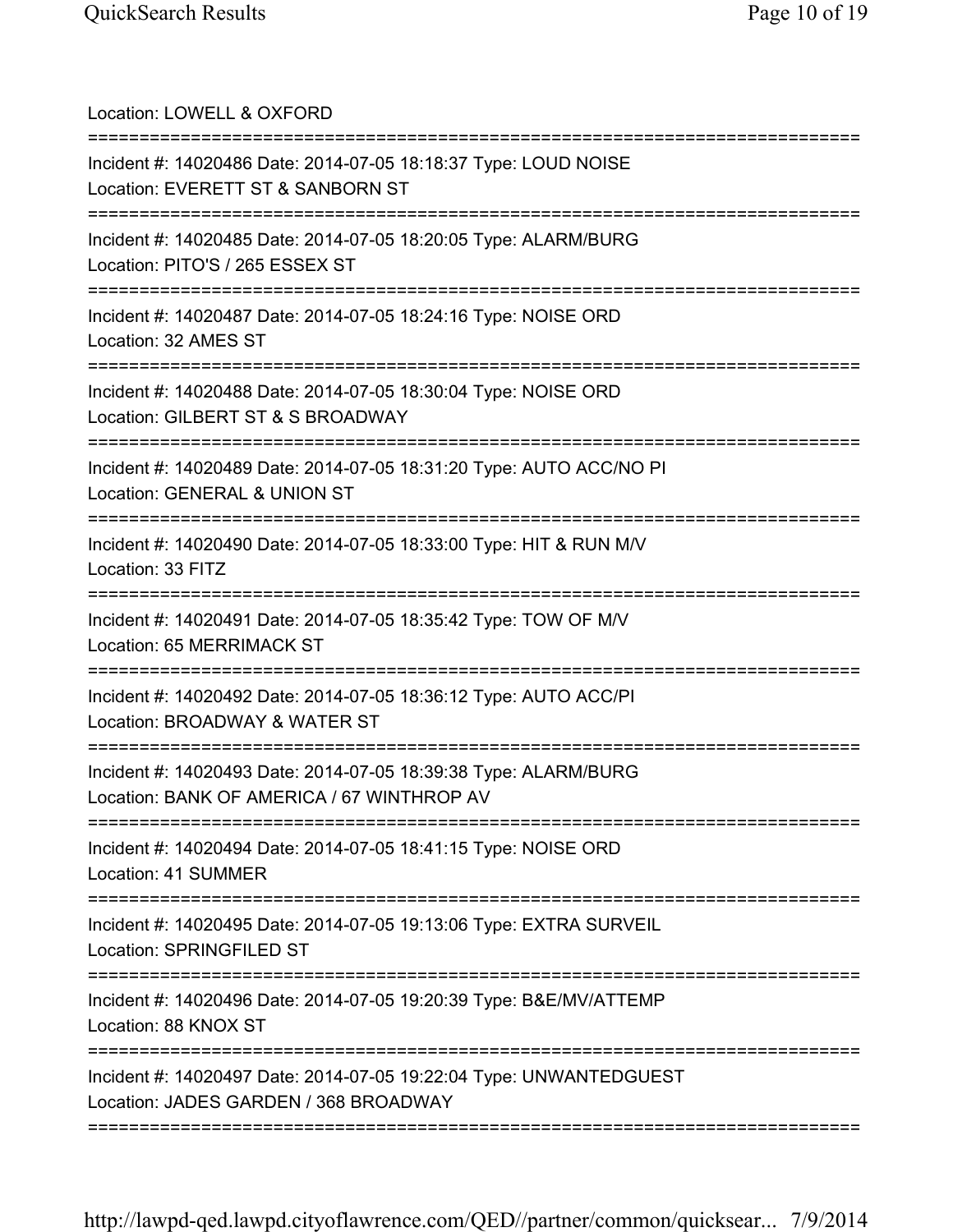| Location: LAWRENCE FIRE DEPARTMENT / AMES ST & PROVIDENCE ST                                                                               |
|--------------------------------------------------------------------------------------------------------------------------------------------|
| Incident #: 14020499 Date: 2014-07-05 19:35:30 Type: B&E/PAST<br>Location: 33 BROOK ST<br>=====================================            |
| Incident #: 14020500 Date: 2014-07-05 19:40:34 Type: STOL/MV/PAS<br>Location: 87 FOSTER ST                                                 |
| Incident #: 14020501 Date: 2014-07-05 19:48:17 Type: INVEST CONT<br>Location: BROADWAY AND ESSEX ST<br>;================================== |
| Incident #: 14020502 Date: 2014-07-05 19:51:30 Type: SUS PERS/MV<br>Location: HAFFNERS CAR WASH / PARKER ST<br>---------------------       |
| Incident #: 14020503 Date: 2014-07-05 19:53:48 Type: B&E/PAST<br>Location: 77 BAILEY ST #1                                                 |
| Incident #: 14020504 Date: 2014-07-05 19:55:45 Type: EXTRA SURVEIL<br>Location: SPRINGFIELD ST                                             |
| Incident #: 14020505 Date: 2014-07-05 19:58:22 Type: ROBBERY UNARM<br>Location: 200 COMMON ST                                              |
| Incident #: 14020506 Date: 2014-07-05 20:04:56 Type: NOISE ORD<br>Location: 235 BAILEY ST                                                  |
| =====================================<br>Incident #: 14020507 Date: 2014-07-05 20:05:45 Type: NOISE ORD<br>Location: SPARKLE DR            |
| Incident #: 14020508 Date: 2014-07-05 20:09:35 Type: NOISE ORD<br>Location: 115 ARLINGTON ST                                               |
| Incident #: 14020509 Date: 2014-07-05 20:10:18 Type: NOISE ORD<br>Location: 76 PARK ST                                                     |
| Incident #: 14020510 Date: 2014-07-05 20:10:28 Type: MV/BLOCKING<br>Location: 24 BROOK ST                                                  |
| Incident #: 14020511 Date: 2014-07-05 20:16:02 Type: NOISE ORD<br>Location: 20 MARIE LN                                                    |
|                                                                                                                                            |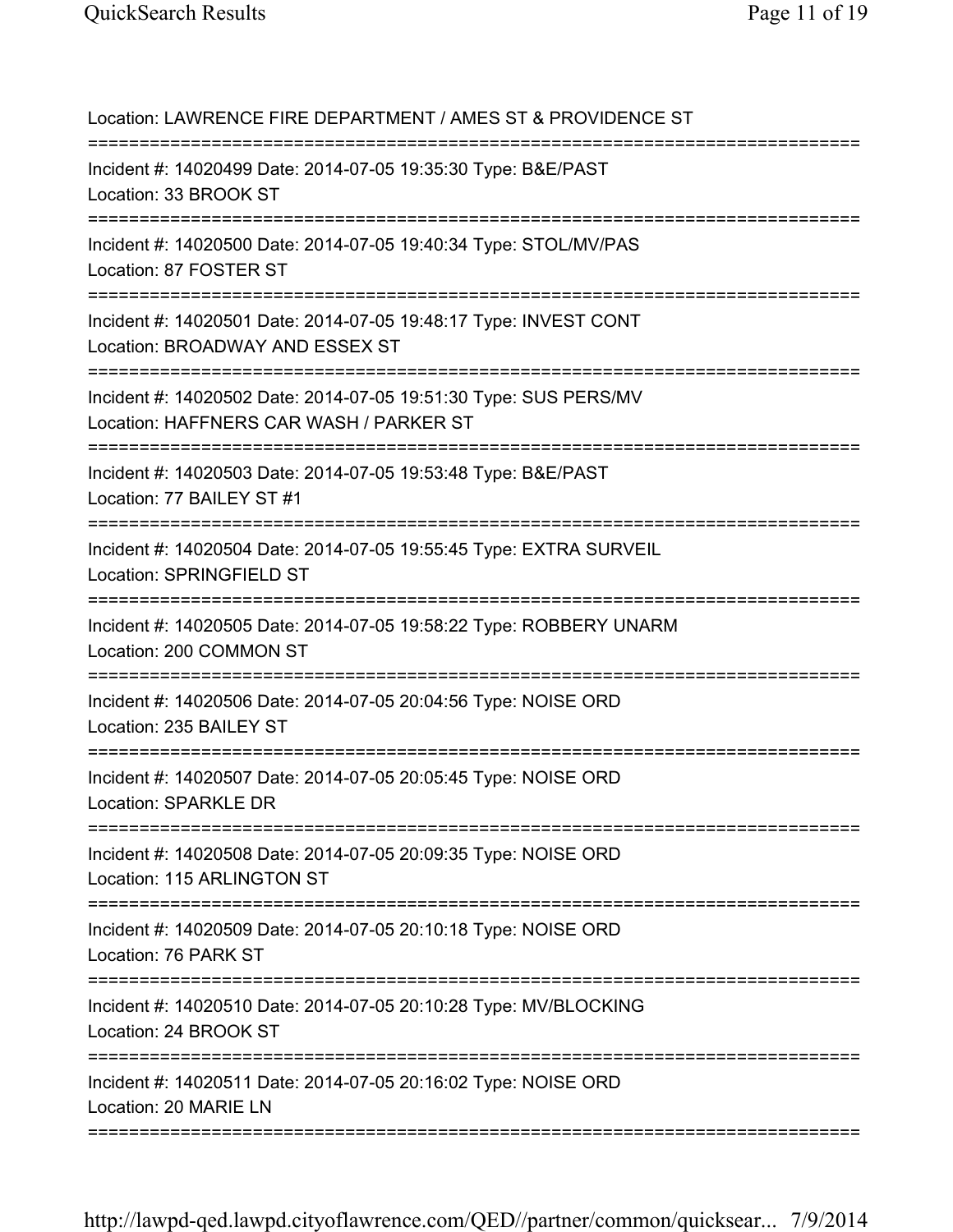| Incident #: 14020512 Date: 2014-07-05 20:16:32 Type: NOISE ORD<br>Location: 164 SPRUCE ST                                                             |
|-------------------------------------------------------------------------------------------------------------------------------------------------------|
| Incident #: 14020513 Date: 2014-07-05 20:18:26 Type: SUS PERS/MV<br>Location: 98 ABBOTT ST                                                            |
| Incident #: 14020514 Date: 2014-07-05 20:25:15 Type: NOISE ORD<br><b>Location: MARIE LN</b>                                                           |
| Incident #: 14020515 Date: 2014-07-05 20:26:26 Type: ALARM/BURG<br>Location: DUNKIN DONUTS / 123 LAWRENCE ST<br>===================================== |
| Incident #: 14020516 Date: 2014-07-05 20:33:04 Type: ALARMS<br>Location: 219 S UNION ST                                                               |
| Incident #: 14020519 Date: 2014-07-05 20:35:01 Type: SUS PERS/MV<br>Location: 116 BAILEY ST                                                           |
| Incident #: 14020517 Date: 2014-07-05 20:35:20 Type: LOUD NOISE<br>Location: 122-124 BENNINGTON ST                                                    |
| Incident #: 14020518 Date: 2014-07-05 20:37:52 Type: FIRE WORKS<br>Location: 17 PLATT ST                                                              |
| Incident #: 14020520 Date: 2014-07-05 20:48:56 Type: FIRE WORKS<br>Location: 53 AMES ST                                                               |
| Incident #: 14020521 Date: 2014-07-05 20:54:57 Type: NOISE ORD<br>Location: 10 WHITMAN ST<br>======================================                   |
| Incident #: 14020522 Date: 2014-07-05 21:02:04 Type: FIRE WORKS<br>Location: 188 BAILEY ST                                                            |
| Incident #: 14020523 Date: 2014-07-05 21:02:41 Type: FIRE WORKS<br>Location: PLEASANT ST & SPRING ST                                                  |
| Incident #: 14020524 Date: 2014-07-05 21:02:55 Type: NOISE ORD<br>Location: PUNTO FINAL INC / 272 BROADWAY                                            |
| Incident #: 14020525 Date: 2014-07-05 21:07:59 Type: LARCENY/PAST<br>Location: 50 E HAVERHILL FL 1                                                    |

===========================================================================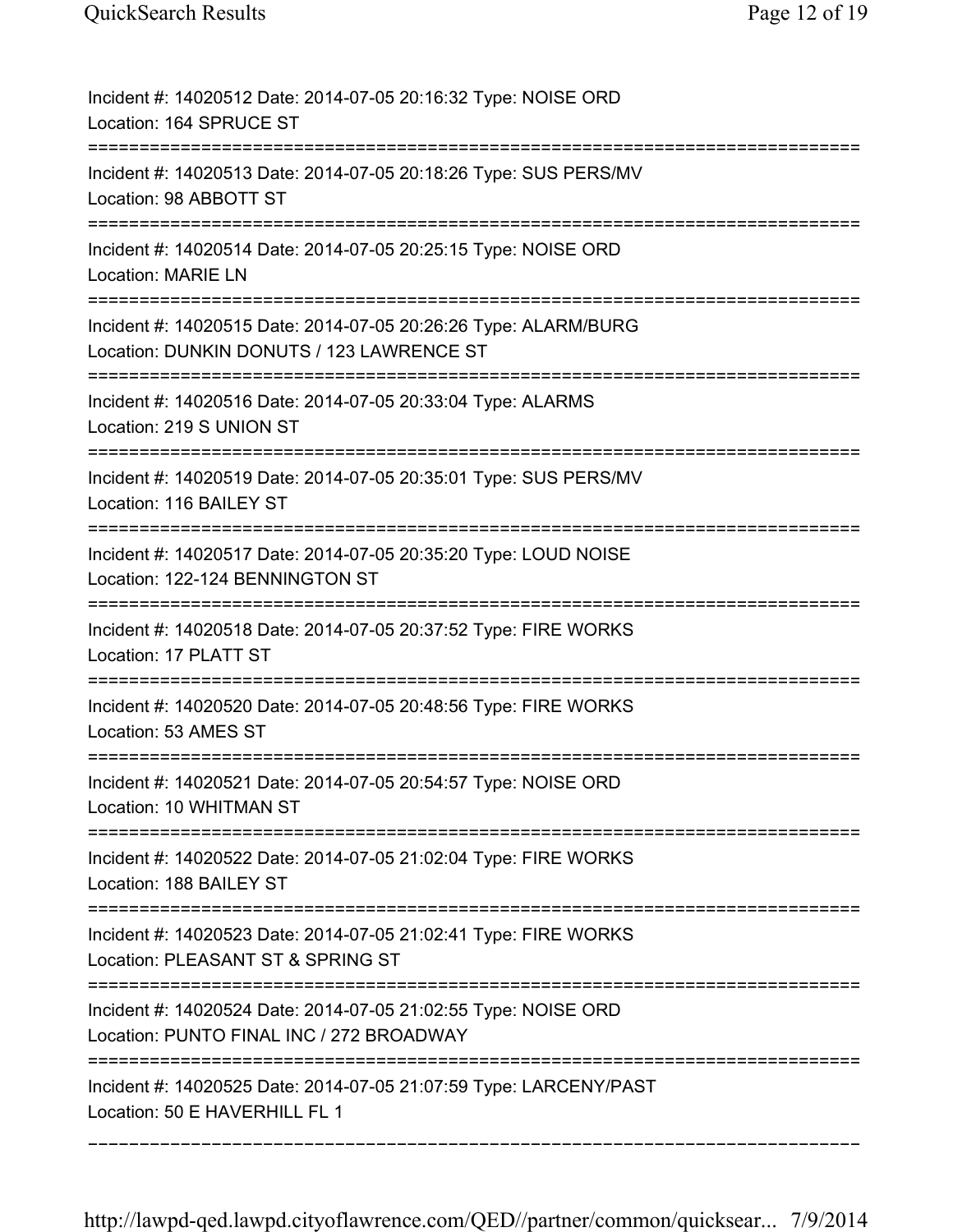| Incident #: 14020526 Date: 2014-07-05 21:08:31 Type: NOISE ORD<br>Location: PLEASANT ST & SPRING ST                       |
|---------------------------------------------------------------------------------------------------------------------------|
| Incident #: 14020527 Date: 2014-07-05 21:12:49 Type: NOISE ORD<br>Location: 58 HILLSIDE AV                                |
| Incident #: 14020528 Date: 2014-07-05 21:13:27 Type: NOISE ORD<br>Location: BAILEY ST & SHAWSHEEN RD                      |
| Incident #: 14020530 Date: 2014-07-05 21:14:53 Type: DOMESTIC/PROG<br>Location: 75 BAILEY ST FL 1                         |
| Incident #: 14020529 Date: 2014-07-05 21:15:08 Type: FIRE WORKS<br>Location: NEWTON ST & SANBORN ST                       |
| Incident #: 14020531 Date: 2014-07-05 21:16:34 Type: FIRE WORKS<br><b>Location: SPARKLE DR</b>                            |
| Incident #: 14020532 Date: 2014-07-05 21:16:42 Type: NOISE ORD<br>Location: 151 SYLVESTER ST                              |
| Incident #: 14020533 Date: 2014-07-05 21:31:25 Type: FIRE WORKS<br>Location: 3 KINGSTON ST                                |
| Incident #: 14020534 Date: 2014-07-05 21:31:51 Type: FIRE WORKS<br>Location: 72 BYRON AV                                  |
| Incident #: 14020536 Date: 2014-07-05 21:32:18 Type: SUS PERS/MV<br>Location: 510 MT VERNON ST<br>======================= |
| Incident #: 14020535 Date: 2014-07-05 21:33:03 Type: FIRE WORKS<br>Location: 41 KINGSTON ST                               |
| Incident #: 14020537 Date: 2014-07-05 21:41:27 Type: FIRE WORKS<br>Location: PLEASANT ST & SPRING ST                      |
| Incident #: 14020539 Date: 2014-07-05 21:41:55 Type: LARCENY/PAST<br>Location: 615 BROADWAY                               |
| Incident #: 14020538 Date: 2014-07-05 21:42:02 Type: FIRE WORKS<br>Location: AVON ST & BRUCE ST                           |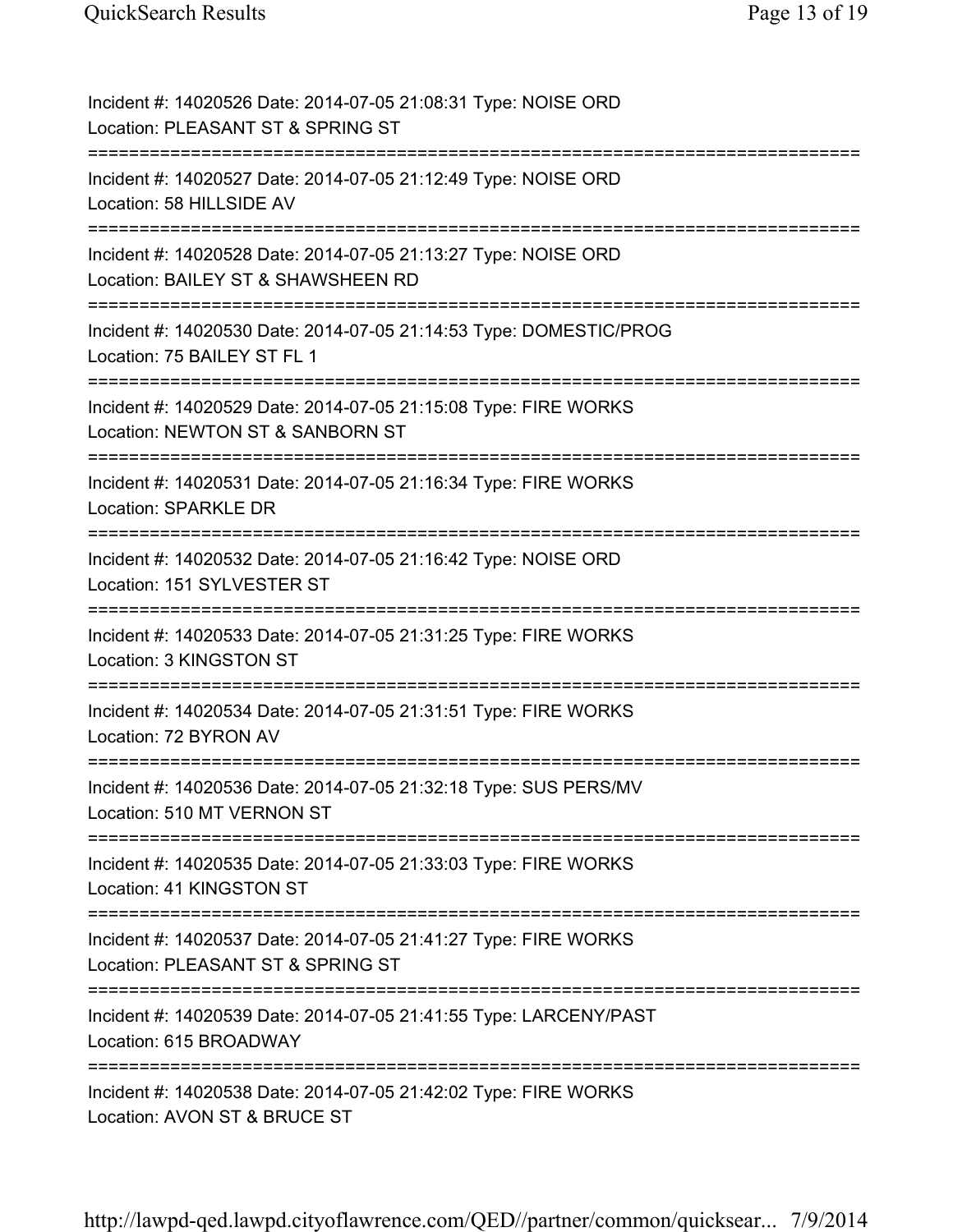| Incident #: 14020540 Date: 2014-07-05 21:43:15 Type: FIRE WORKS<br>Location: BERKELEY ST & SWAN ST                                     |
|----------------------------------------------------------------------------------------------------------------------------------------|
| Incident #: 14020542 Date: 2014-07-05 21:46:36 Type: FIRE WORKS<br>Location: 87 S BOWDOIN ST                                           |
| Incident #: 14020541 Date: 2014-07-05 21:47:06 Type: FIRE WORKS<br>Location: BERKELEY ST & FERN ST                                     |
| Incident #: 14020543 Date: 2014-07-05 21:47:37 Type: EXTRA SURVEIL<br>Location: TRIPOLI BAKERY INC / 106 COMMON ST                     |
| Incident #: 14020544 Date: 2014-07-05 21:49:15 Type: FIRE WORKS<br>Location: NEWTON ST & SANBORN ST                                    |
| Incident #: 14020545 Date: 2014-07-05 21:50:35 Type: FIRE WORKS<br>Location: 104 FARNHAM ST<br>---------------------------------       |
| Incident #: 14020546 Date: 2014-07-05 21:53:16 Type: AUTO ACC/UNK PI<br>Location: ABBOTT ST & S UNION ST                               |
| Incident #: 14020547 Date: 2014-07-05 21:55:46 Type: MISSING PERS<br>Location: 595 HAVERHILL ST                                        |
| Incident #: 14020548 Date: 2014-07-05 21:56:05 Type: NOISE ORD<br>Location: 146 SPRUCE ST                                              |
| Incident #: 14020549 Date: 2014-07-05 21:56:34 Type: MISSING PERS<br>Location: 595 HAVERHILL ST                                        |
| Incident #: 14020550 Date: 2014-07-05 21:59:17 Type: SUS PERS/MV<br>Location: 100 WATER ST                                             |
| :====================================<br>Incident #: 14020551 Date: 2014-07-05 22:00:31 Type: NOISE ORD<br>Location: 25 SUMMER ST FL 3 |
| Incident #: 14020552 Date: 2014-07-05 22:02:23 Type: FIRE WORKS<br>Location: 26 CRESCENT ST                                            |
| Incident #: 14020553 Date: 2014-07-05 22:03:07 Type: FIRE WORKS<br>Location: SANBORN ST & COOLIDGE ST                                  |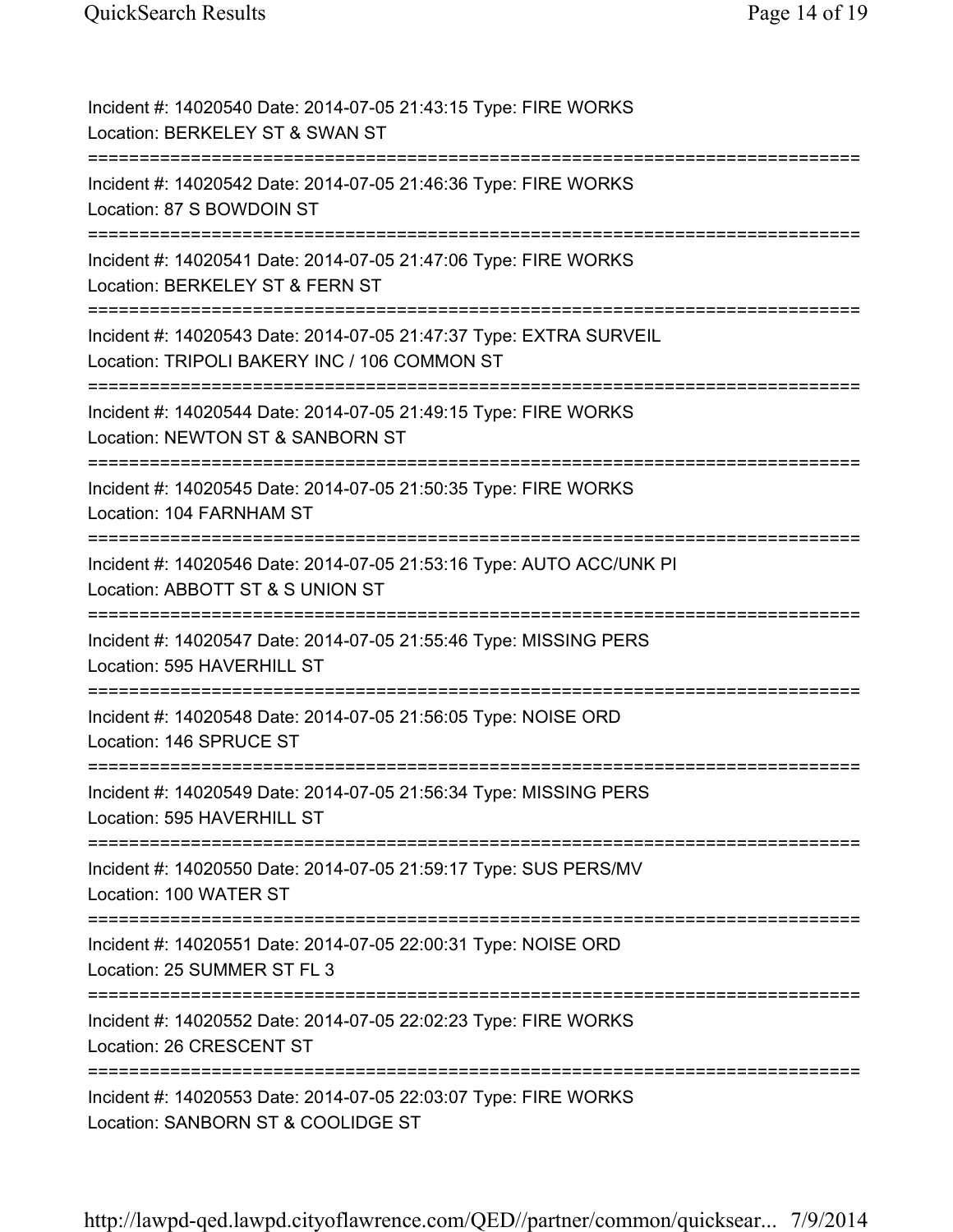| Incident #: 14020554 Date: 2014-07-05 22:03:12 Type: FIGHT<br>Location: 218 PHILLIPS ST                                       |
|-------------------------------------------------------------------------------------------------------------------------------|
| Incident #: 14020555 Date: 2014-07-05 22:05:25 Type: NOISE ORD<br>Location: 19 TRENTON ST                                     |
| Incident #: 14020556 Date: 2014-07-05 22:09:38 Type: HIT & RUN M/V<br>Location: HEMLOCK ST & LAWRENCE ST                      |
| Incident #: 14020557 Date: 2014-07-05 22:13:26 Type: FIRE WORKS<br><b>Location: AUBURN ST</b>                                 |
| Incident #: 14020558 Date: 2014-07-05 22:14:21 Type: FIRE WORKS<br>Location: 133 UNION ST                                     |
| Incident #: 14020559 Date: 2014-07-05 22:15:59 Type: A&B PROG<br>Location: CENTRE ST & WALNUT ST<br>;======================== |
| Incident #: 14020560 Date: 2014-07-05 22:16:05 Type: NOISE ORD<br>Location: 36 BUTLER ST                                      |
| Incident #: 14020561 Date: 2014-07-05 22:17:02 Type: FIRE WORKS<br>Location: LAWRENCE ST & LEXINGTON ST                       |
| Incident #: 14020563 Date: 2014-07-05 22:18:16 Type: FIRE WORKS<br>Location: 181 WEST ST                                      |
| Incident #: 14020562 Date: 2014-07-05 22:18:26 Type: FIRE WORKS<br>Location: 38 OREGON AV                                     |
| Incident #: 14020564 Date: 2014-07-05 22:21:50 Type: GANG<br>Location: EXETER ST                                              |
| Incident #: 14020565 Date: 2014-07-05 22:27:18 Type: NOISE ORD<br>Location: 5 SAUNDERS ST                                     |
| Incident #: 14020566 Date: 2014-07-05 22:28:21 Type: TRESPASSING<br>Location: 68 BOXFORD ST                                   |
| Incident #: 14020567 Date: 2014-07-05 22:41:48 Type: NOISE ORD<br>Location: 10 FLORAL ST                                      |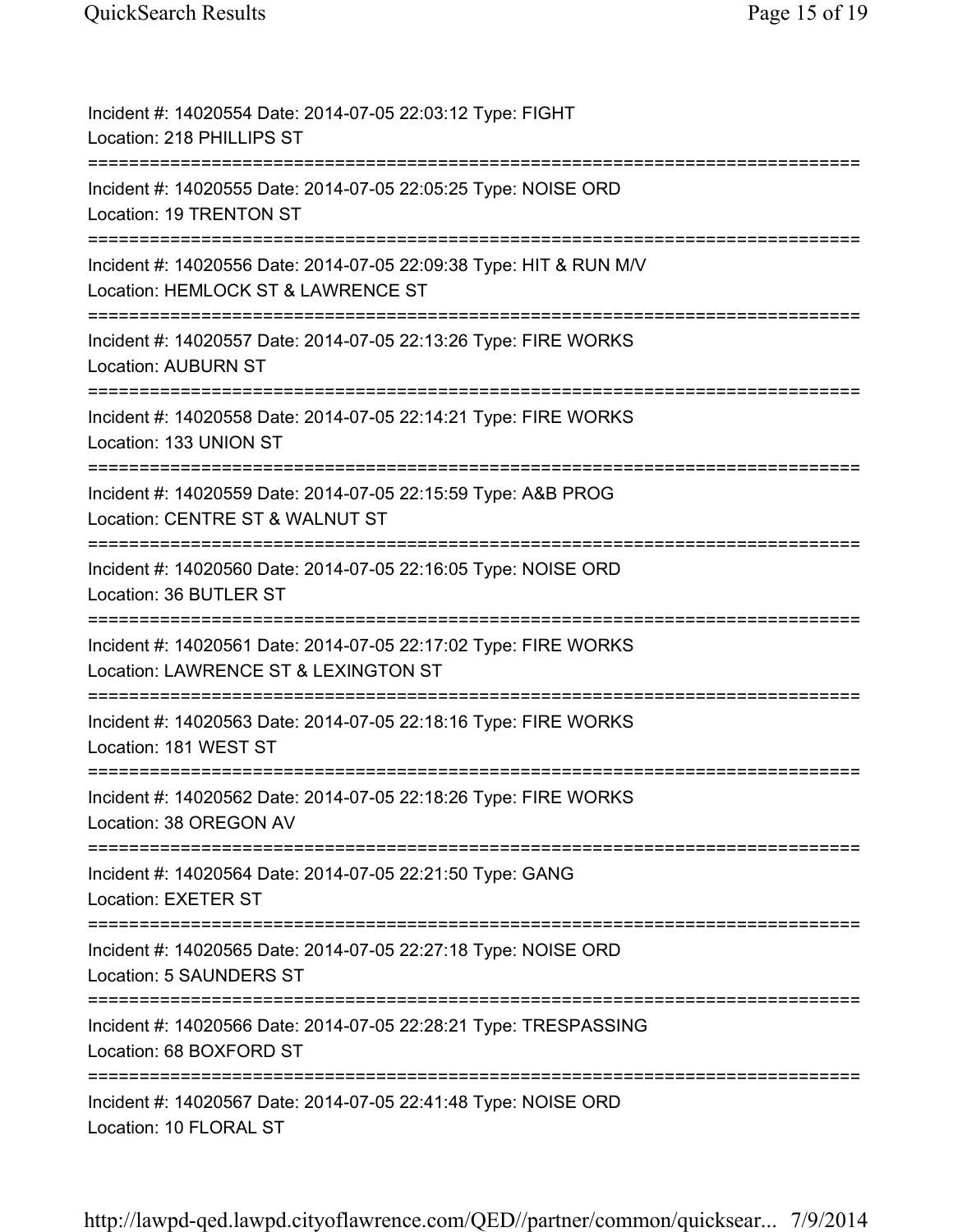| Incident #: 14020568 Date: 2014-07-05 22:48:29 Type: HIT & RUN M/V<br>Location: 54 SAUNDERS ST           |
|----------------------------------------------------------------------------------------------------------|
| Incident #: 14020569 Date: 2014-07-05 22:51:46 Type: FIRE WORKS<br><b>Location: HAMPTON ST</b>           |
| Incident #: 14020570 Date: 2014-07-05 22:53:23 Type: FIRE WORKS<br>Location: 31 WASHINGTON ST            |
| Incident #: 14020571 Date: 2014-07-05 22:53:36 Type: DISTURBANCE<br>Location: 36 HAVERHILL ST FL 1       |
| Incident #: 14020572 Date: 2014-07-05 22:56:15 Type: SHOTS FIRED<br>Location: 98 HAVERHILL ST            |
| Incident #: 14020573 Date: 2014-07-05 22:57:27 Type: EXTRA SURVEIL<br>Location: SPRINGFIELD ST           |
| Incident #: 14020574 Date: 2014-07-05 22:58:43 Type: FIRE WORKS<br>Location: 86 NEWTON ST                |
| Incident #: 14020575 Date: 2014-07-05 23:00:30 Type: NOISE ORD<br>Location: 13 BORDER ST                 |
| Incident #: 14020576 Date: 2014-07-05 23:01:14 Type: ROBBERY ARMED<br>Location: 96 E HAVERHILL ST        |
| Incident #: 14020577 Date: 2014-07-05 23:02:31 Type: FIRE WORKS<br>Location: E HAVERHILL ST & MARSTON ST |
| Incident #: 14020578 Date: 2014-07-05 23:03:21 Type: FIRE WORKS<br>Location: S BROADWAY & SYLVESTER ST   |
| Incident #: 14020579 Date: 2014-07-05 23:04:40 Type: FIRE WORKS<br>Location: 197 WEST ST                 |
| Incident #: 14020580 Date: 2014-07-05 23:11:13 Type: NOISE ORD<br>Location: 198 JACKSON ST FL 3          |
| Incident #: 14020581 Date: 2014-07-05 23:11:29 Type: TOW OF M/V<br><b>Location: MARION AV</b>            |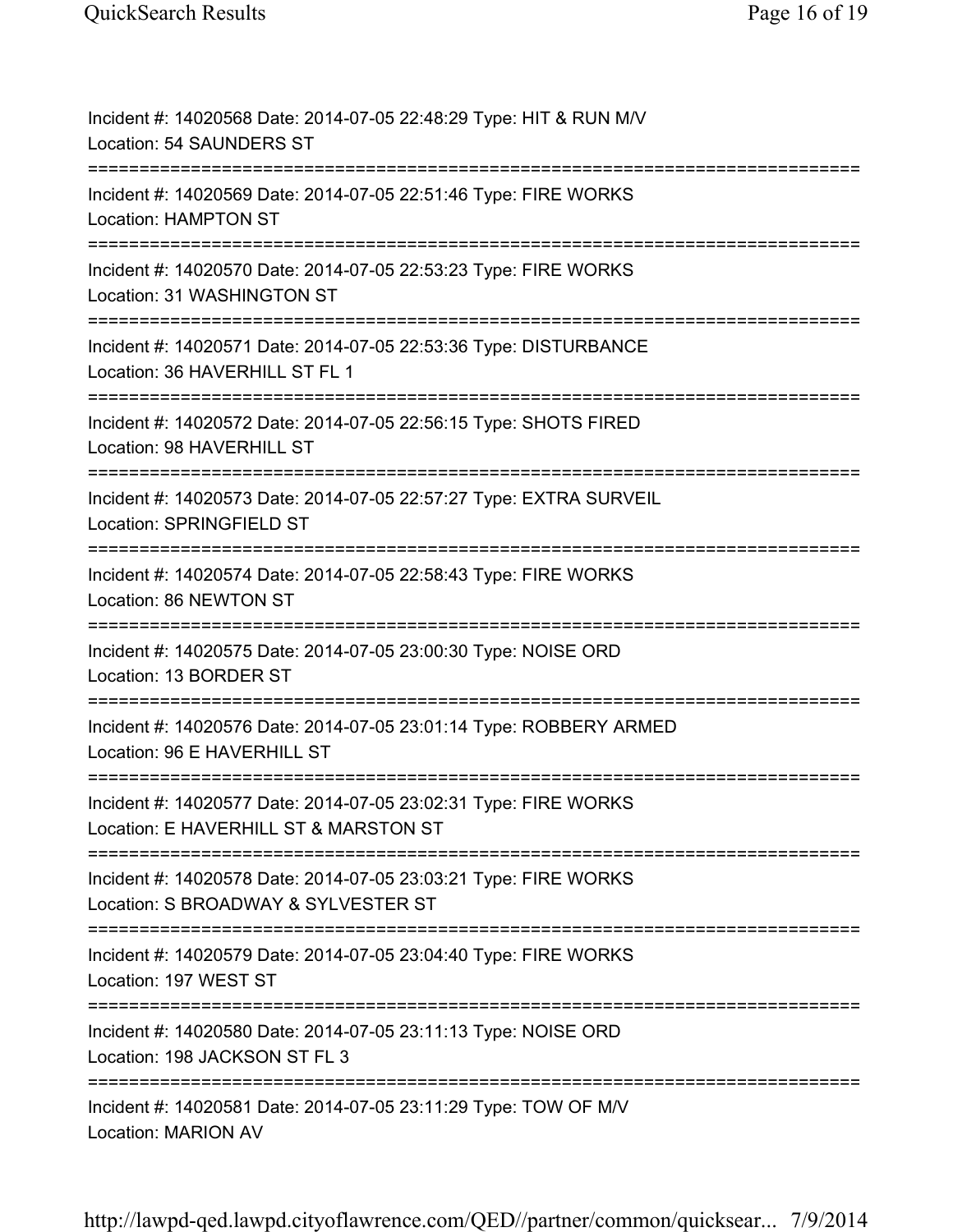| ============<br>Incident #: 14020582 Date: 2014-07-05 23:13:34 Type: FIRE WORKS<br>Location: 14 SARGENT AV                               |
|------------------------------------------------------------------------------------------------------------------------------------------|
| Incident #: 14020583 Date: 2014-07-05 23:15:27 Type: FIRE WORKS<br>Location: 23 CRESCENT ST                                              |
| Incident #: 14020584 Date: 2014-07-05 23:16:26 Type: NOISE ORD<br>Location: 25 FITZ ST                                                   |
| Incident #: 14020585 Date: 2014-07-05 23:17:12 Type: SUS PERS/MV<br>Location: 18 HIGH ST                                                 |
| Incident #: 14020587 Date: 2014-07-05 23:19:29 Type: SHOTS FIRED<br>Location: BROADWAY & HAVERHILL ST                                    |
| Incident #: 14020586 Date: 2014-07-05 23:19:46 Type: NOISE ORD<br>Location: 19 NEWTON ST                                                 |
| Incident #: 14020588 Date: 2014-07-05 23:23:39 Type: ROBBERY ARMED<br>Location: 101 EXCHANGE ST FL 3                                     |
| Incident #: 14020589 Date: 2014-07-05 23:27:39 Type: FIRE WORKS<br><b>Location: BIRCH ST</b>                                             |
| Incident #: 14020590 Date: 2014-07-05 23:30:28 Type: FIRE WORKS<br>Location: BAILEY ST & PARKER ST                                       |
| Incident #: 14020591 Date: 2014-07-05 23:32:08 Type: FIRE WORKS<br>Location: HOWARD PARK / LAWRENCE ST                                   |
| =====================================<br>Incident #: 14020592 Date: 2014-07-05 23:37:07 Type: NOISE ORD<br>Location: FERRY ST & RIDGE RD |
| Incident #: 14020593 Date: 2014-07-05 23:37:34 Type: NOISE ORD<br>Location: 22 WESLEY ST                                                 |
| Incident #: 14020594 Date: 2014-07-05 23:39:04 Type: SUS PERS/MV<br>Location: FALLS BRIDGE / BROADWAY ST                                 |
| Incident #: 14020595 Date: 2014-07-05 23:39:29 Type: NOISE ORD<br>Lootion: EEDDV CT 0 DINAE DN                                           |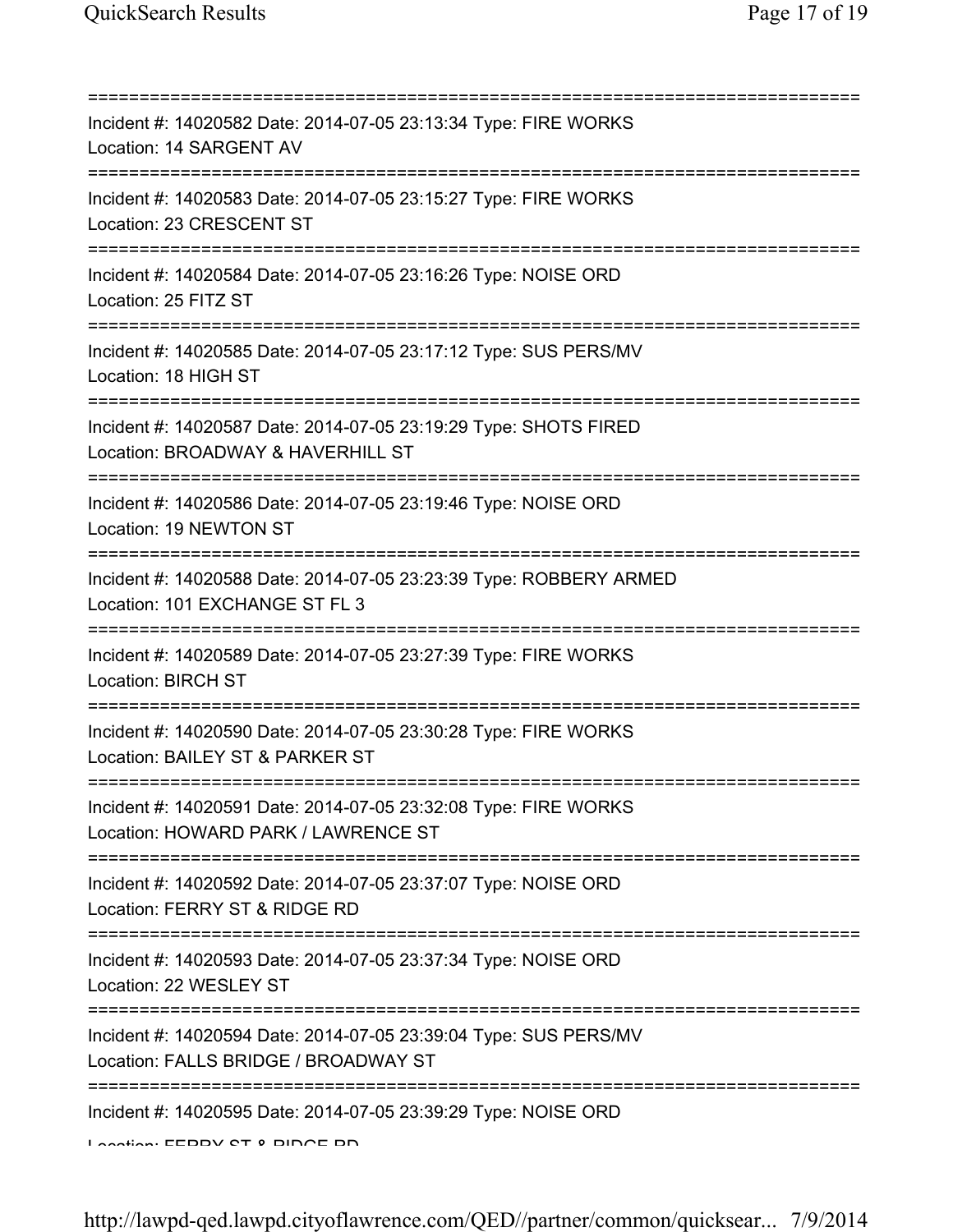| Incident #: 14020596 Date: 2014-07-05 23:40:56 Type: NOISE ORD<br>Location: 124 MARGIN ST<br>=====================                                |
|---------------------------------------------------------------------------------------------------------------------------------------------------|
| Incident #: 14020598 Date: 2014-07-05 23:41:23 Type: ALARM/BURG<br>Location: RESD;EDWIN FIGUEROA9782581343 / 32 STEVENS AV                        |
| Incident #: 14020597 Date: 2014-07-05 23:41:44 Type: FIRE WORKS<br>Location: 90 FARNHAM ST<br>:============                                       |
| Incident #: 14020599 Date: 2014-07-05 23:43:26 Type: EXTRA SURVEIL<br>Location: TRIPOLI BAKERY INC / 106 COMMON ST                                |
| Incident #: 14020600 Date: 2014-07-05 23:44:06 Type: NOISE ORD<br><b>Location: WESLEY ST</b>                                                      |
| Incident #: 14020601 Date: 2014-07-05 23:45:41 Type: DISTURBANCE<br>Location: HAMILTON ST & WESLEY ST                                             |
| Incident #: 14020602 Date: 2014-07-05 23:46:44 Type: FIRE WORKS<br><b>Location: NORRIS ST</b>                                                     |
| ;=====================================<br>Incident #: 14020603 Date: 2014-07-05 23:49:14 Type: FIRE WORKS<br>Location: BENNINGTON ST & STEARNS AV |
| ===========================<br>Incident #: 14020604 Date: 2014-07-05 23:51:11 Type: FIRE WORKS<br><b>Location: SAUNDERS ST</b>                    |
| Incident #: 14020605 Date: 2014-07-05 23:53:15 Type: NOISE ORD<br>Location: 92 ABBOTT ST                                                          |
| Incident #: 14020606 Date: 2014-07-05 23:56:38 Type: A&B PAST<br>Location: OLD HIGH SCHOOL / 233 HAVERHILL ST                                     |
| Incident #: 14020607 Date: 2014-07-05 23:57:42 Type: FIRE WORKS<br>Location: 224 CYPRESS AV                                                       |
| Incident #: 14020608 Date: 2014-07-05 23:57:51 Type: GENERAL SERV<br>Location: 41 THORNTON ST                                                     |
|                                                                                                                                                   |

 $795$  record(s)